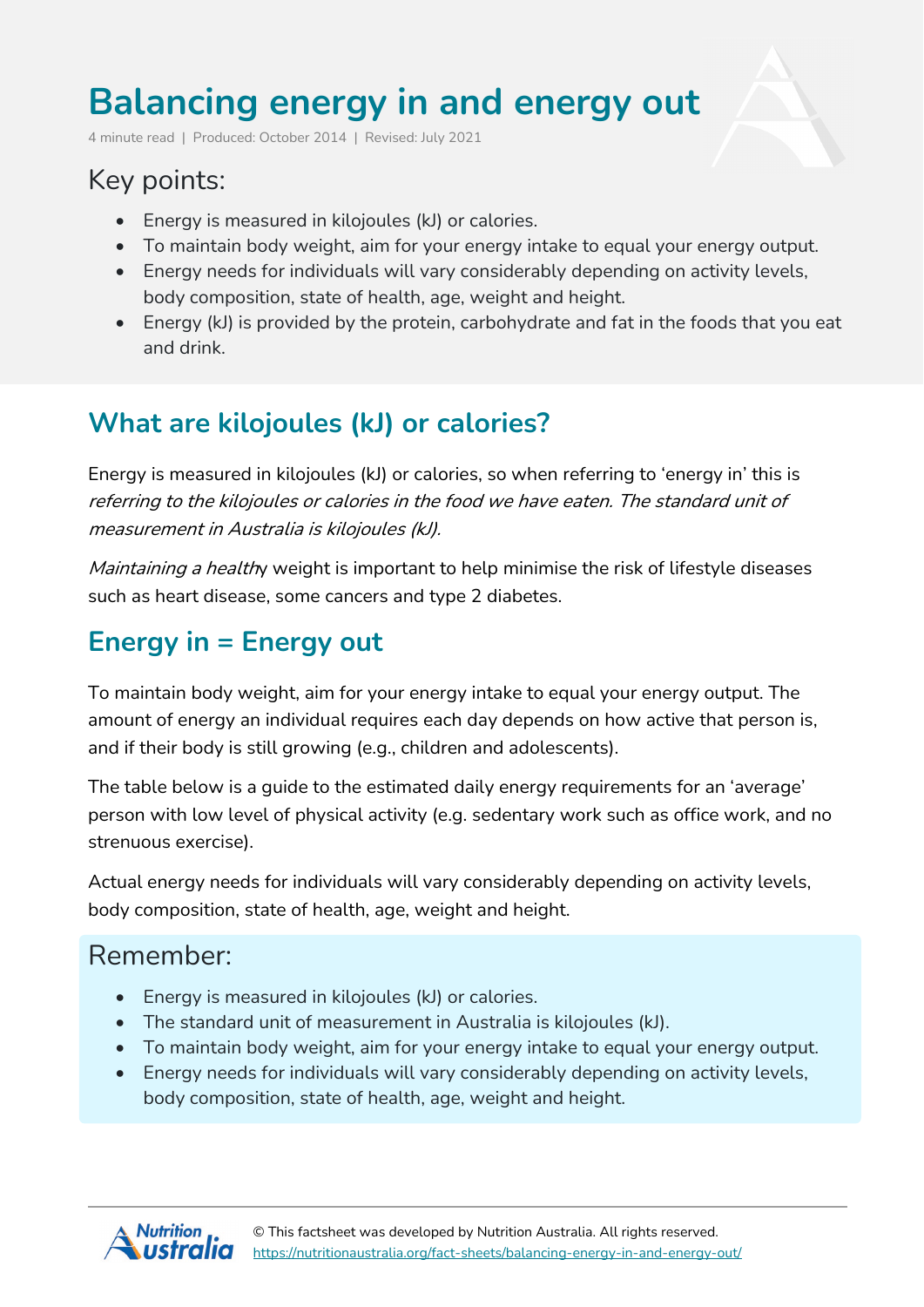# **Estimated daily energy requirement (kJ) for a sedentary person**

| Age                  | Male (kJ)   | Female (kJ) |
|----------------------|-------------|-------------|
| $12 - 15$ years      | 8200-9900   | 7400-8200   |
| $16-18$ years        | 10300-10900 | 8400-8500   |
| $19-30$ years        | 10300*      | 8400^       |
| 31-50 years          | 9900*       | 8000^       |
| 51-70 years          | $9100*$     | 7600^       |
| Adults over 70 years | 8300*       | 7200^       |

Source: National Health and Medical [Research](https://www.nrv.gov.au/dietary-energy) Council.

\* estimated energy intake for male 180cm tall, 71.3kg

^ estimated energy intake for female 170cm tall, 63.6kg

### **Where does energy come from?**

'ENERGY IN' is provided by the protein, carbohydrate and fat in the foods that you eat and drink. These nutrients deliver energy in varying amounts. Fat is the most concentrated source of energy, followed by protein, then carbohydrate. Alcohol also provides energy but is not considered a food as it does not provide the body with any extra nutrients – instead, consuming alcohol increases the amount of vitamins and minerals that the body requires.

The amount of energy delivered by the nutrients in food is as follows:

- Carbohydrates 16.7kJ per gram
- Protein 16.7kJ per gram
- Fat 37.7 $k$ J per gram
- Alcohol 29.3kJ per gram

Source: National Health and Medical [Research](https://www.nrv.gov.au/dietary-energy) Council.

These figures represent the average amount of energy released from these nutrients.

'ENERGY OUT' refers to the number of kilojoules burnt up by the body by staying alive (which includes bodily processes like digestion, your heartbeat and breathing, etc) and being active. The level of energy expended is also affected by age, growth and development, and daily activity levels.